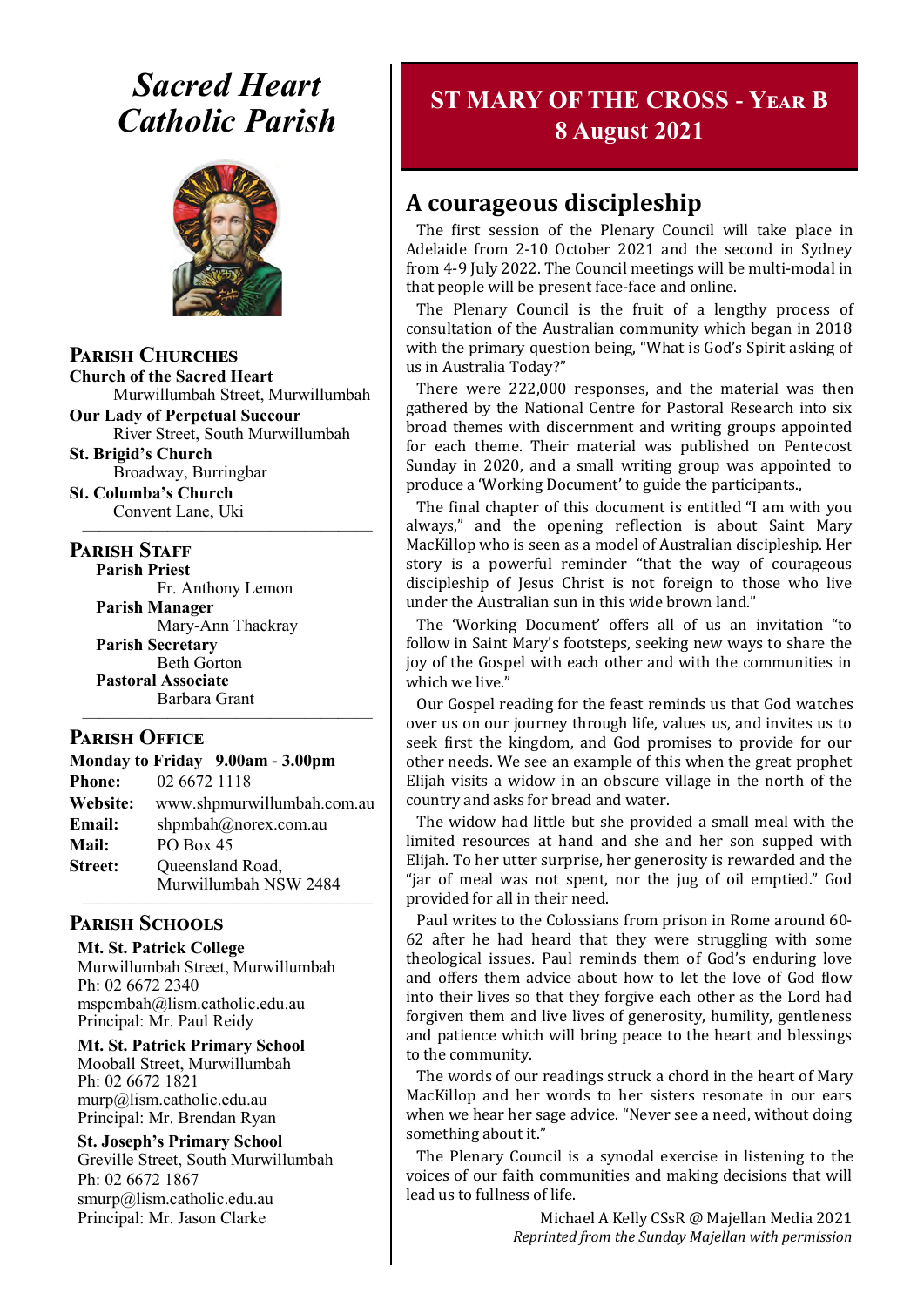# This week in the Parish 8 - 15 August

| Sunday 08    | ST MARY OF THE CROSS - Year B<br>8:00 am - Mass<br>10:00 am - Mass                               |
|--------------|--------------------------------------------------------------------------------------------------|
| Monday 09    | PARISH OFFICE IS CLOSED TODAY                                                                    |
| Tuesday 10   | 5:30 pm - Mass                                                                                   |
| Wednesday 11 | 5:30 pm - Mass                                                                                   |
| Thursday 12  | 8:15 am - Mass<br>9:00 am - Legion of Mary - South Meeting Room                                  |
| Friday 13    | 12:00 pm - Mass                                                                                  |
| Saturday 14  | 6:00 pm - Vigil Mass                                                                             |
| Sunday 15    | ASSUMPTION of the BLESSED VIRGIN MARY<br>8:00 am - Mass<br>10:00 am - Mass<br>12 noon - Baptisms |



**Seating in the Church** Please remember to turn over the small **'Please Sit Here'** card where you sit in the church during Mass. This tells the volunteer cleaners where someone has been sitting during Mass.

#### **Reconciliation**

Saturday : 5.30pm - 5.50pm Sunday: 7.30am - 7.50am

## **Please Pray For:**

**Recently Deceased:**

Phil Marshall, Carolyn Zambelli, Theresa Orodani

#### **Anniversaries:**

Lyn-Maree Bush (daughter of Harry Pearson), Mary Reading

## **Those Who Are Sick:**

James Wallace

## *Readings for today and next Sunday:*

**ST MARY OF THE CROSS - Year B**  1 Kg 17:8-16; Col 3:12-17; Mt 6:25-34

**ASSUMPTION OF THE BLESSED VIRGIN MARY - Year B** 

Apoc 11:19, 12:1-6, 10; 1 Cor 15:20-26; Lk 1:39-56

## **Reading Roster:**

**14/15 August - The Assumption 6pm Vigil:** Ray Daley **Sunday 8am:** Philomena Zambelli **Sunday 10am:** Mary-Ann Thackray

This weekend Fr Anthony will be using Preface I of Saints and Eucharistic Prayer II.

#### **Liturgy Help**

Wednesday Word is not available this week. Copies of Liturgy Help with this weekend's readings, are available for you in the Church.

#### **Acknowledgement of Country**

## **SACRAMENT OF CONFIRMATION**

#### **Confirmation Parent Meeting** Tuesday 5 October - 6.30pm

Sacred Heart Church *Children in Year 3 or older are eligible to make their Confirmation.*

> **Retreat Day:** Wednesday 3 November

**Sacrament of Confirmation** Wednesday 3 November

#### **Catholic Men's Group**

August morning tea Wednesday 18 August | 10:00 am | Murwillumbah Services Club Enquiries: Alex Lever 0458 817 021

**All Men Are Welcome**

#### **St Mary of the Cross Words of Wisdom…**

'Remember we are but travellers here.'

'We must teach more by example than by word.'

'Help one another on.'

'Entreat God to make us all that we should be.'

'God loves generosity in us.'

'Let us be humble and grateful.'

'Whatever troubles may be before you, accept them bravely, remembering Whom you are trying to follow. Do not be afraid. Love one another, bear with one another, and let charity guide you all your life. God will reward you as only He can.'

*We would like to acknowledge the Bundjalung people who are the Traditional Owners of this land on which we gather and pray today. We pay our respects to the Elders past, present and emerging, and extend that respect to other Aboriginal and Torres Strait Islander people past, present and emerging.*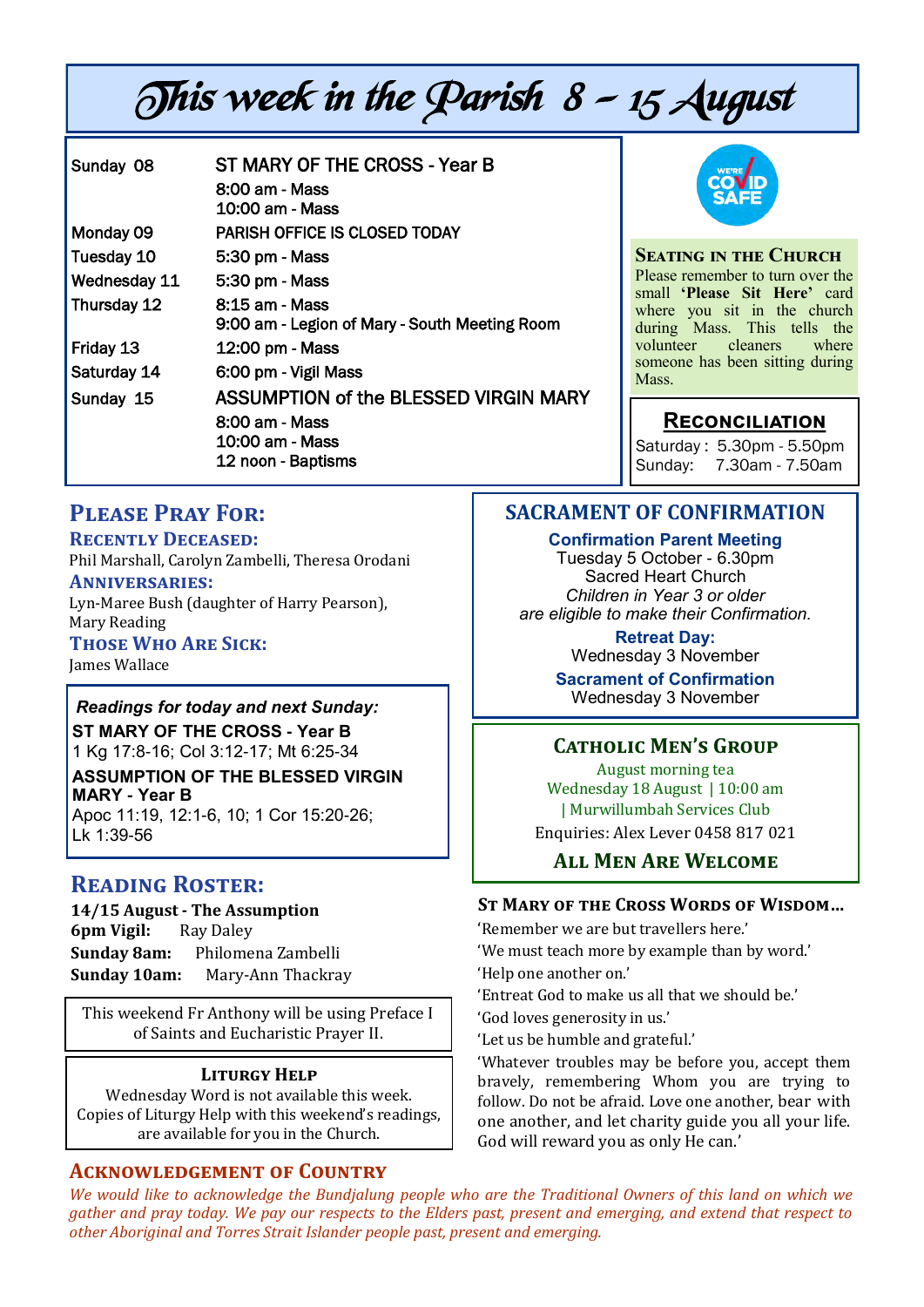

Are you thinking of<br>becoming a Catholic?

## **INVITATION TO ALL WHO WOULD Like To Know About THE CATHOLIC FAITH**

#### **RCIA –A Journey in Faith**

Since Jesus invited His first followers to "Come, follow me", the image of journey has been used to describe Christian discipleship.

#### **The Right of Christian Initiation of**

**ADULTS - RCIA** programme provides a setting where the Catholic faith can be explored and the journey of faith can be celebrated within the local Church community.

The RCIA Programme begins with an Enquiry Night to assist:

- Those who might be considering joining our Catholic community.
- Those who would like to know more about the RCIA programme.
- Those parishioners who are interested in supporting our candidates.
- Those who wish to know more about their Faith.

If you are interested to learn more about the Catholic Faith, please phone Barbara at the Parish Office 6672 1118 or email at shpmbah@norex.com.au





## **ST. MARY OF THE CROSS Solemnity - Sunday 8th August**

Mary Helen MacKillop was born in Fitzroy, Melbourne on January 15, 1842. Together with Fr Tenison Woods, Mary founded the Congregation of the Sisters of St Joseph in 1867, an Order dedicated to the education of poor children. Mary faced many challenges, not least of which was her (questionable) excommunication by Bishop Shiel in September 1871 – an excommunication lifted five months later.

By 1891, there were three hundred sisters working in nine dioceses in Australia and New Zealand. An ordinary Australian woman, yet a woman of heroic holiness, goodness, warmth and determination, Mary died on August 8, 1909. On October 17, 2010 Mary MacKillop, Saint Mary of the Cross, was declared a Saint by Pope Benedict XVI.

Mary's motto for life was -

**'Never see a need without doing something about it'**

#### **ST MARY OF THE CROSS PRAYER God of all blessings,**

**you revealed in Mary MacKillop a sensitivity to the rights and dignity of every person, regardless of race or creed.** 

**May we learn from her to overcome the obstacles of prejudice and fear. Help us to value the goodness of each person and all the blessings of unity in diversity. We ask this through the depth and unity of you, our bountiful God, who holds all things in being. Amen.**